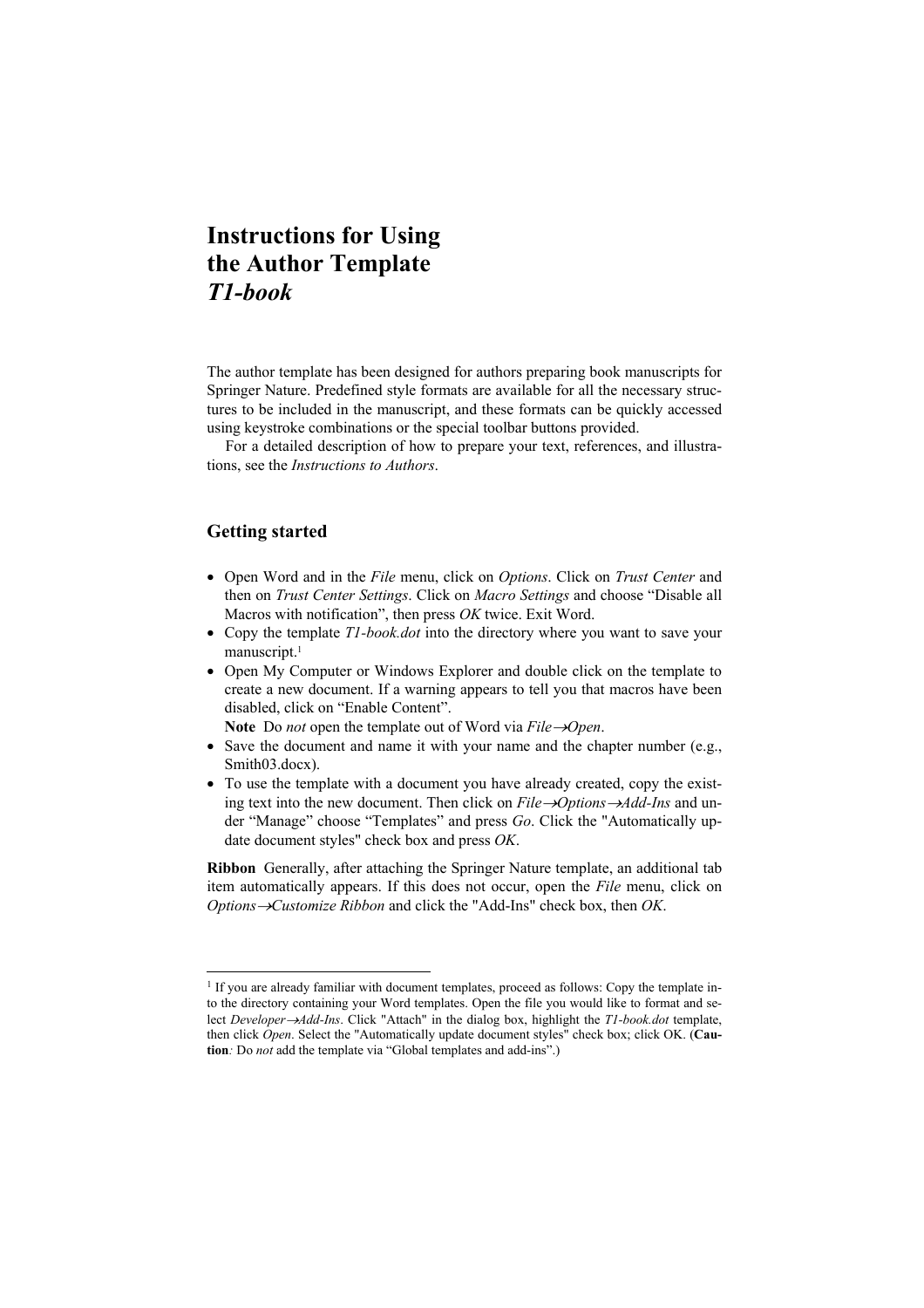# **Add-Ins**

The special tab *Add-Ins* consist of buttons for the available style elements in the template. To use one of these styles, simply click the relevant toolbar button either before or after entering text. The style will then be assigned to the paragraph that currently has the cursor in it. The descriptions below show you how each of these elements can be used.

| <b>Style</b>         | <b>Key stroke</b>    | <b>On RETURN</b><br>will follow 2 | How to use                                                                                                                                                                                                                                                                        |
|----------------------|----------------------|-----------------------------------|-----------------------------------------------------------------------------------------------------------------------------------------------------------------------------------------------------------------------------------------------------------------------------------|
| Page Setup           | Chap. Title Subtitle |                                   | Author Affiliation   Abstract   Acknowledgments   ToC   Index Entry Create Index                                                                                                                                                                                                  |
| Page Setup           |                      |                                   | The <b>Page Setup</b> button automatically in-<br>stalls the type area                                                                                                                                                                                                            |
| Chap. Title          |                      | Standard para-<br>graph           | Title of chapter/contribution                                                                                                                                                                                                                                                     |
| <title></title>      |                      |                                   | Note If the chapters are numbered, please<br>insert the chapter number and then a "blank<br>space" without a period before the chapter<br>title                                                                                                                                   |
| Subtitle             |                      | Author                            | Subtitle of chapter/contribution                                                                                                                                                                                                                                                  |
| Author               |                      | Standard                          | Names of authors on the chapter title page                                                                                                                                                                                                                                        |
| Affiliation          |                      | Standard                          | Author addresses on the chapter title page                                                                                                                                                                                                                                        |
| Abstract             |                      | Standard                          | Chapter abstract                                                                                                                                                                                                                                                                  |
| Acknowledg-<br>ments |                      | Standard                          | Acknowledgments of people, grants, funds,<br>etc. which should be placed before the refer-<br>ence list                                                                                                                                                                           |
| ToC                  |                      |                                   | On clicking this button; a table of contents<br>with headings down to level 3 is automati-<br>cally created                                                                                                                                                                       |
| <b>Index Entry</b>   | $Alt+Shift+X$        |                                   | In order to indicate which terms should be<br>included in the index, select the relevant<br>word and then click the <b>Index Entry</b> button.<br>The term now appears as a main entry in the<br>"Mark Index Entry" dialog box. Click Mark<br>to save the term as an index entry. |
|                      |                      |                                   | If the term you have selected is a subentry,<br>you will need to copy it into the "Subentry"<br>box and type in the main term under "Main<br>Entry". Click Mark, then Close.                                                                                                      |
|                      |                      |                                   | Note: Never click <i>Mark All</i> ; otherwise all<br>incidences of the word that has been select-<br>ed will be included in the index.                                                                                                                                            |
| Create Index         |                      |                                   | On clicking the Create Index button, the<br>index is automatically created                                                                                                                                                                                                        |

2 Click on another button to use a different style.

l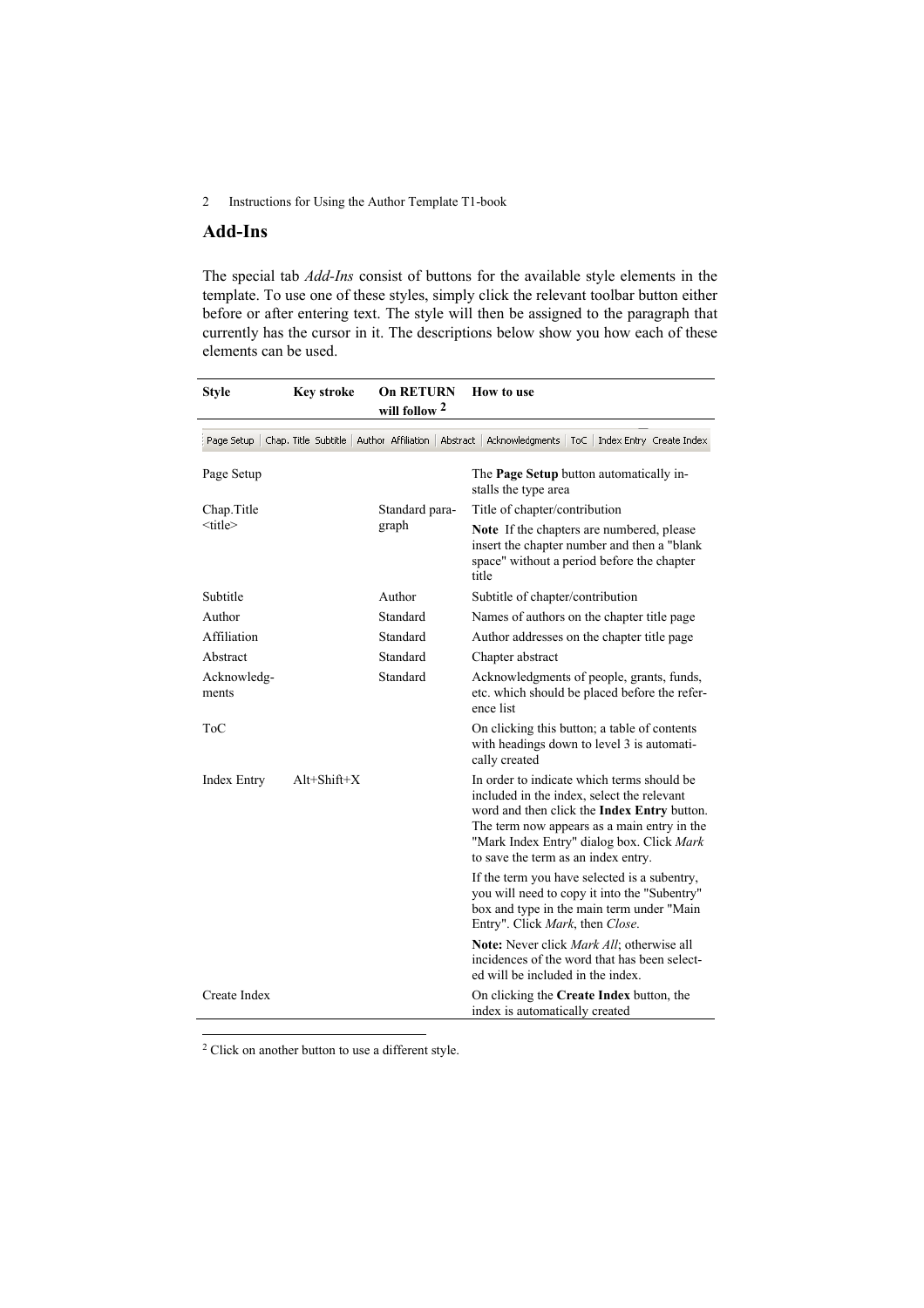| Style                                                              | <b>Key stroke</b>                 | <b>On RETURN</b><br>will follow 2 | How to use                                                                                                                                                                                                                                                                                     |
|--------------------------------------------------------------------|-----------------------------------|-----------------------------------|------------------------------------------------------------------------------------------------------------------------------------------------------------------------------------------------------------------------------------------------------------------------------------------------|
|                                                                    | H1 H2 H3 H4 H5 Run-in 1 Run-in 2  | NoFormat Line Space               | ■ ■ ■ に '三 辷   Footnote   [ ] References                                                                                                                                                                                                                                                       |
| $H1-H5$<br>$<$ heading $1-5$                                       | $Ctrl + Shift + 1,$<br>2, 3, 4, 5 | Standard                          | First to fifth level of headings in the chapter.<br><b>Note</b> For numbered headings, please insert<br>the heading number and then a "blank"<br>space", without a period, before the heading                                                                                                  |
| Run-in $1-2$<br><run-in head-<br="">ing <math>1,2)</math></run-in> | $Ctrl+Shift+6$ ,<br>7             | Standard                          | First and second level of paragraph head-<br>ings. After writing the text of the heading,<br>insert two blank spaces and press the<br><b>NoFormat</b> button $(Ctrl + Spacebar)$ before<br>continuing with the text to eliminate any<br>special formatting for the rest of the para-<br>graph. |
| Line space                                                         |                                   |                                   | Inserts a 6-pt line space before the line in<br>which the cursor is located.                                                                                                                                                                                                                   |
| $<$ pla>                                                           | $Ctrl + Shift + Y$                | Standard                          | Non-indented text paragraph. This format<br>will appear automatically if you press<br>RETURN at the end of a heading                                                                                                                                                                           |
| Standard>                                                          | $Ctrl + Shift + V$                | Standard                          | Standard paragraph (first line indented) of<br>running text                                                                                                                                                                                                                                    |
| <bullet item=""></bullet>                                          | $Ctrl + Shift + O$                | <b>Bullet</b> Item                | Displayed lists with bullets                                                                                                                                                                                                                                                                   |
| $<$ Num-<br>bered Item>                                            | Ctrl+Shift+N                      | Numbered<br>Item                  | Displayed lists with numbers                                                                                                                                                                                                                                                                   |
| $\coloneqq$<br><subitem></subitem>                                 | $Ctrl + Shift + S$                | Subitem                           | Sublist with dashes                                                                                                                                                                                                                                                                            |
| Footnote                                                           | $Alt + F$                         |                                   | Inserts a footnote. The footnotes will be<br>numbered automatically and inserted to the<br>end of the page                                                                                                                                                                                     |
|                                                                    | $Alt+R$                           |                                   | Use for reference citations in the text with<br>numbers in square brackets. The button in-<br>serts the brackets and places the cursor be-<br>tween them so that only the reference num-<br>ber needs to be entered                                                                            |
| References                                                         | $Ctrl + Shift + R$                | References                        | Entries in the reference list. For numbered<br>reference lists, please insert the numbers as<br>normal text and do not use the WinWord list<br>function                                                                                                                                        |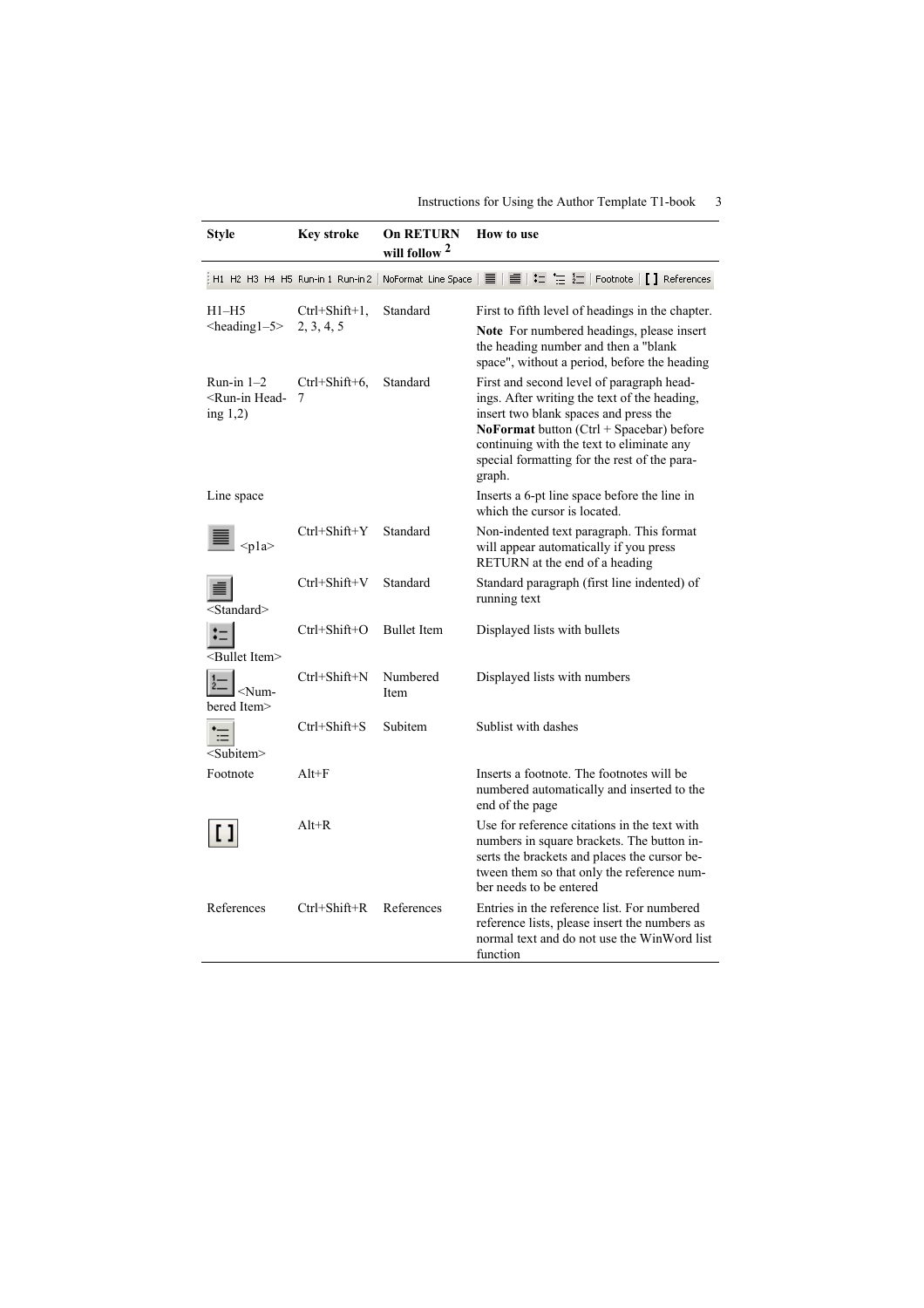| <b>Style</b>                                      | <b>Key stroke</b>       | <b>On RETURN</b><br>will follow 2     | How to use                                                                                                                                                                                                                    |
|---------------------------------------------------|-------------------------|---------------------------------------|-------------------------------------------------------------------------------------------------------------------------------------------------------------------------------------------------------------------------------|
|                                                   |                         |                                       |                                                                                                                                                                                                                               |
| Equation   Box                                    | Quotation   Table Title |                                       | ⊞ 글= 글• 볶, 'Ψ' Table Footnote Format Table   Graphic Figure Legend                                                                                                                                                            |
| Equation                                          | $Alt + E$               | Standard                              | Displayed equation. Press the Tab key, then<br>insert the equation, which will be centered.<br>To insert the equation number, press Tab<br>again. Number the equations consecutively.                                         |
| Box<br>$\leq$ Important $\geq$                    | $Alt+B$                 | <b>Box</b><br>$\leq$ Important $\geq$ | For setting off important information                                                                                                                                                                                         |
| Quotation                                         | $Alt+Q$                 | Standard                              | For displayed quotations (small print)                                                                                                                                                                                        |
| <b>Table Title</b><br><tablelegend></tablelegend> | $Alt+T$                 | Standard                              | Inserts the word "Table". Only the table<br>number and the heading. need to be entered                                                                                                                                        |
|                                                   |                         |                                       | <b>Note:</b> To insert a table, click on the tab $In-$<br>sert, click on the Table button and on Insert<br>table. A "Table Insert" dialog box opens, al-<br>lowing you to specify the number of rows<br>and columns you need. |
| -• •                                              |                         |                                       | Adds a row above the cursor position. / De-<br>letes the row in which the cursor is located                                                                                                                                   |
|                                                   |                         |                                       | Adds a column to the left of the cursor posi-<br>tion. / Deletes the column in which the cur-<br>sor is located                                                                                                               |
| Table Foot-<br>note<br><tablenotes></tablenotes>  |                         |                                       | For table footnotes                                                                                                                                                                                                           |
| Format Table                                      |                         |                                       | Formats the table according to Springer's<br>layout style                                                                                                                                                                     |
| Graphic                                           |                         |                                       | Opens the "Insert Picture" dialog box so that<br>you can place the figures near to the citation<br>in the text                                                                                                                |
|                                                   |                         |                                       | Note: In addition to the embedded pictures,<br>please supply your figures as separate files.                                                                                                                                  |
| Figure Legend                                     | $Alt+L$                 | Standard                              | Inserts the word "Fig". Only the figure num-<br>ber and the caption need to be entered                                                                                                                                        |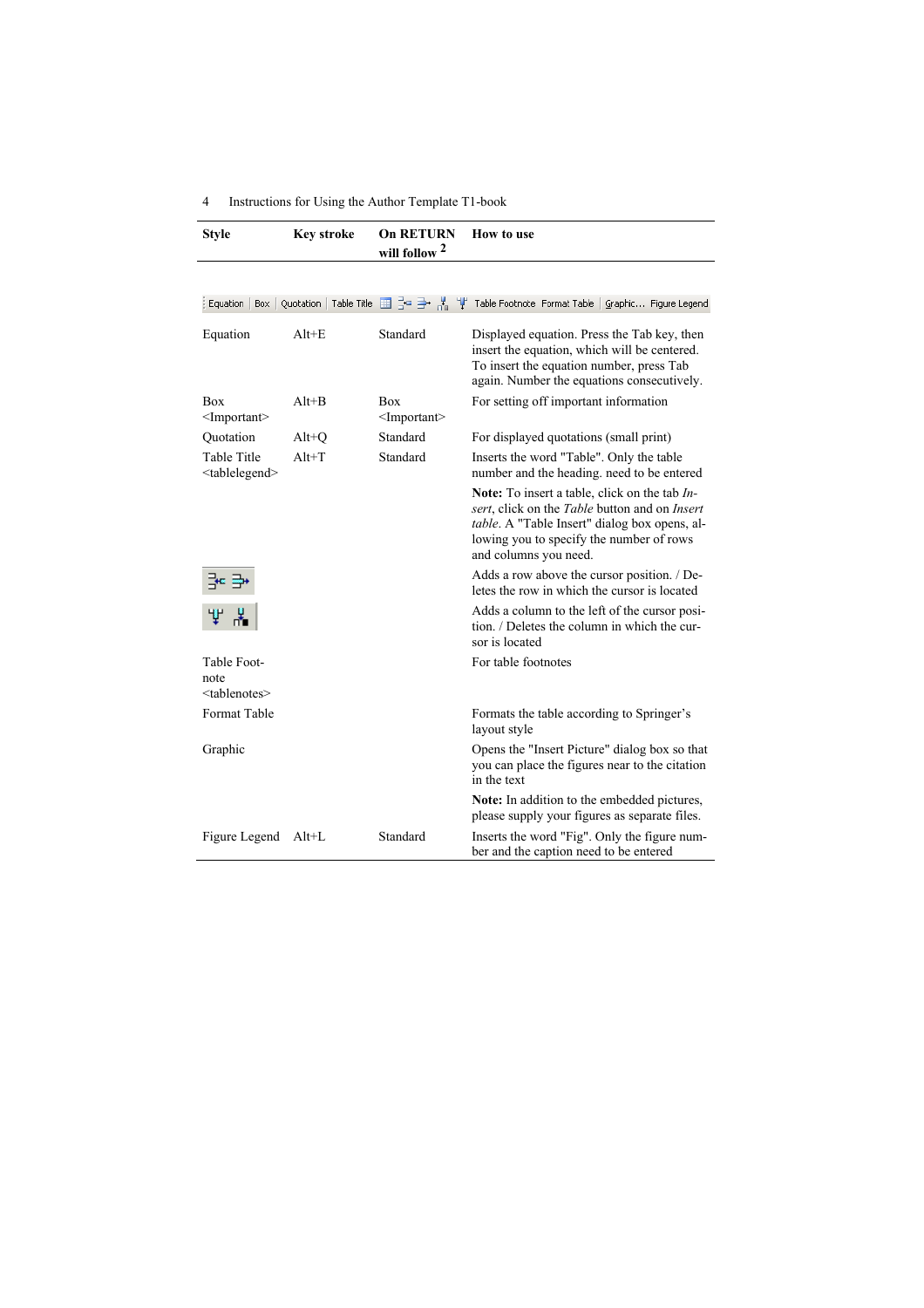# **Additional Functions for Advanced Users**

## **Inserting Running Page Headers**

- Delete any existing headers and footers as well as page numbers by clicking *Insert* $\rightarrow$ *Header* and *Remove Header*, respectively *Insert* $\rightarrow$ *Footer* and *Remove Footer*, respectively *Insert* $\rightarrow$ *Page Number* and *Remove Page Numbers*.
- Remove any existing section breaks (manual page breaks are acceptable).
- Choose *View* $\rightarrow$ *Macros* $\rightarrow$ *View Macros, select either RunHeadsMono (for mon*ographs) or RunHeadsContrib (for contributed books and proceedings) and click *Run*.

**Note** For aesthetic reasons, the chapter opening page has no header.

## **Preparing Page Numbers**

- Deactivate the formatting marks by clicking the **¶** button in the "Standard" toolbar, then work through the chapters consecutively:
- Open Chap. 1 and make a note of the number of the last page.
- Open Chap. 2.
- Choose *Insert Page NumberFormat Page Numbers* and insert the (oddnumbered) page that Chap. 2 should begin with in the dialog box under "Page numbering, Start at".
- Make a note of the last page number of Chap. 2.
- Open Chap. 3 (03.docx).
- etc.

#### **Creating a Table of Contents or Index for the Complete Book**

- Open a new file and attach the document template.
- Ensure that formatting marks such as paragraph marks etc. are shown on screen. If not, click the ¶ button to display the formatting marks.
- Choose *View* $\rightarrow$ *Macros* $\rightarrow$ *View Macros, select* "TocField", and click *Run*. The following entry appears:  $\{ RD \ c:\ \\}$
- Now enter the file name of the first chapter and the path as follows: {RD} drive:\\directory\\subdirectory (where applicable)\\file name.file name extension.

*Example:* { RD c:\\manuscripts\\Springerbook\\01.docx.}

**Note** Do not use file or folder names with blanks, e.g., "My documents".

 Copy the entry for the first chapter into the next line, and enter the path for the next chapter etc.:

RD c:\\manuscripts\\Springerbook\\01.docx

- RD c:\\manuscripts\\Springerbook\\02.docx
- RD c:\\manuscripts\\Springerbook\\03.docx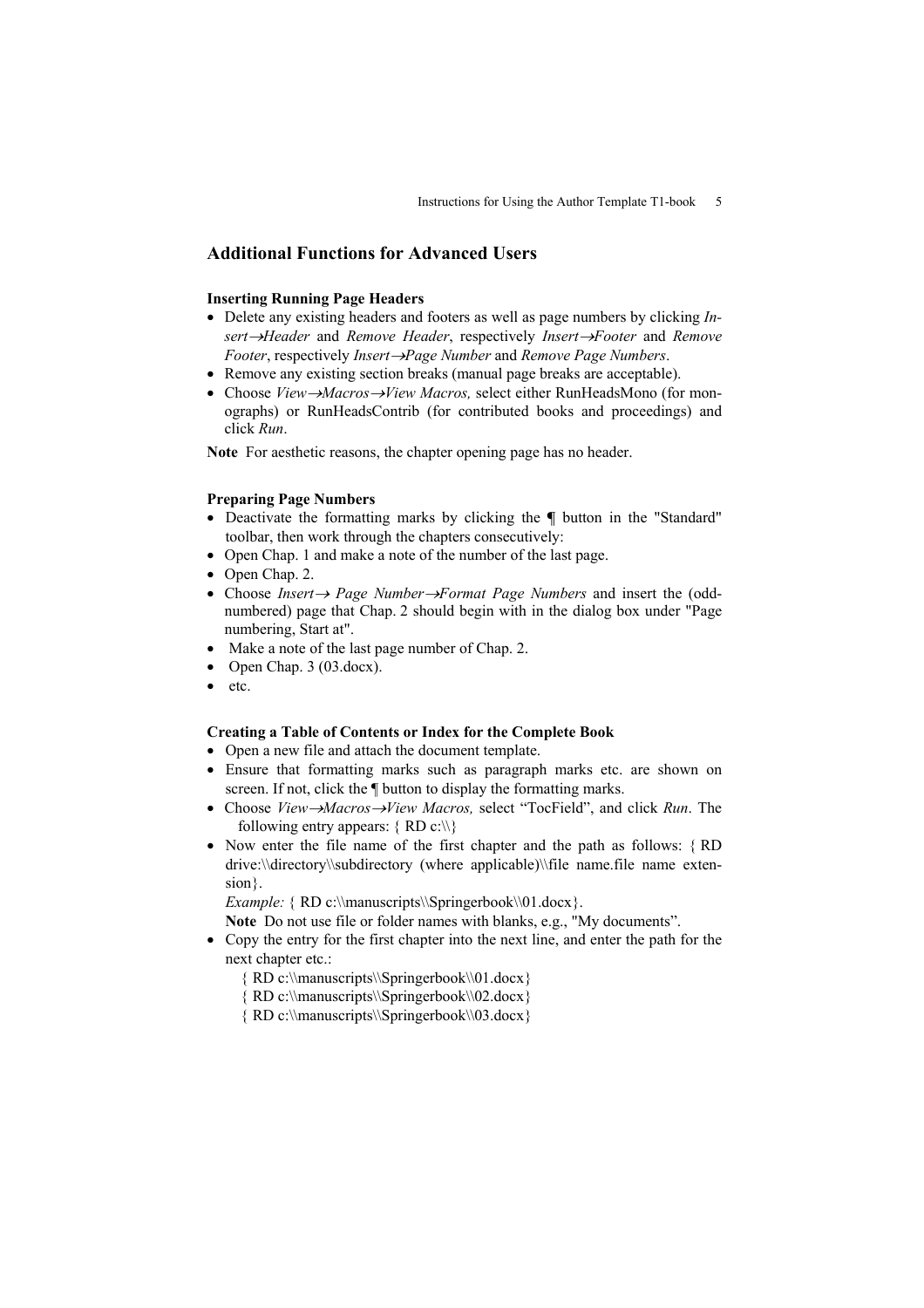- 6 Instructions for Using the Author Template T1-book
- Click the **ToC** or **Create Index** button and the table of contents or the index for the complete book is automatically created.

**Note** If you make subsequent modifications to individual chapters causing changes to the text and page numbering, you will need to alter the table of contents accordingly. To do so, select the entire table of contents/index and press F9.